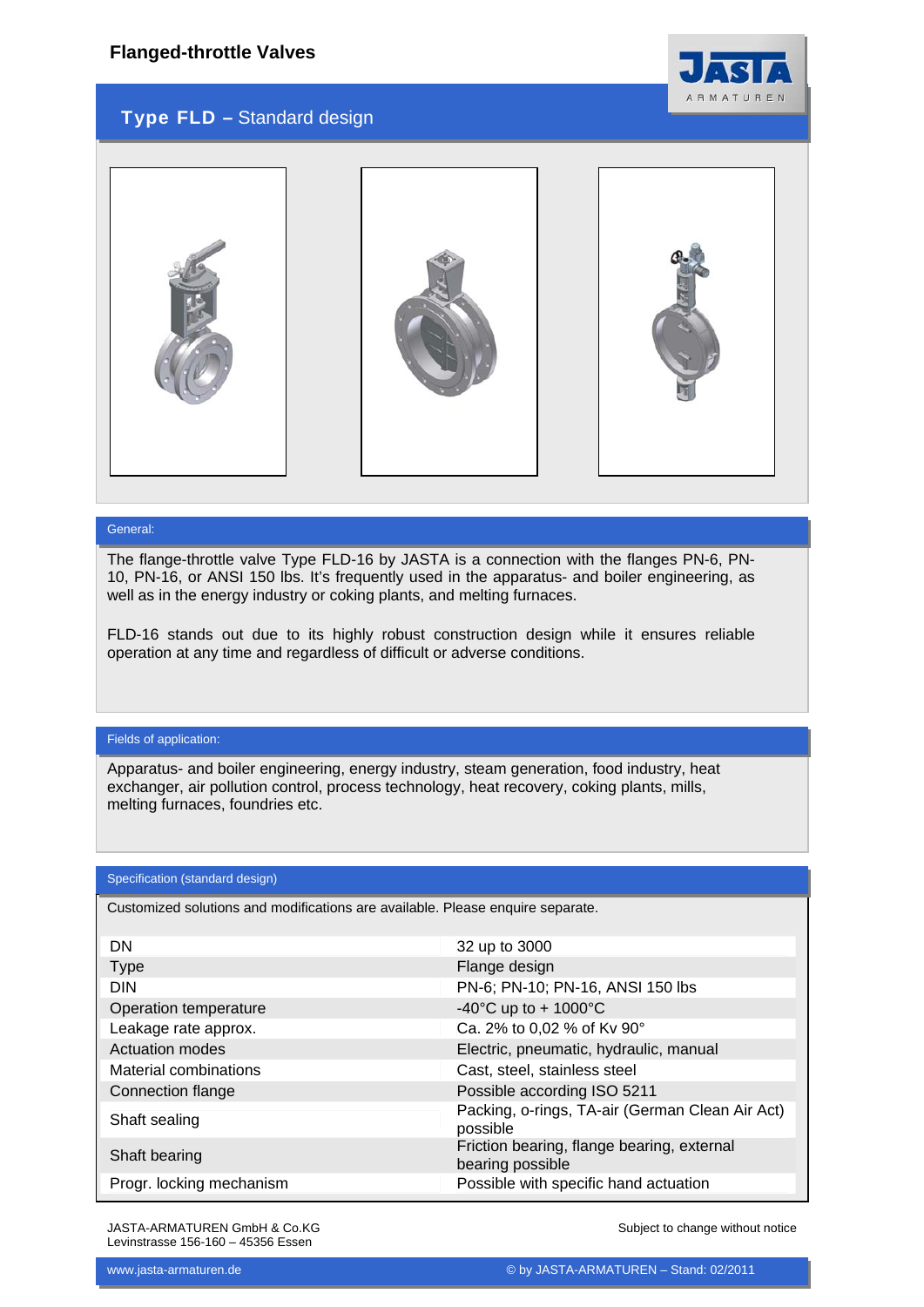

## Sealing modes

With landing bar and flexible sealing coated on 3 sides



With landing bar and flexible sealing coated on 3 sides. Leakage rate: Approx. 0,05 to 0,02 % of Kv 90° - depending on design

### With landing bar



With landing bar. Leakage rate: Approx. 0,5 to 0,2 % of Kv 90° - depending on design.

### Without landing bar



Without landing bar. Leakage rate: Approx. 1 % of KV 90°

JASTA-ARMATUREN GmbH & Co.KG Levinstrasse 156-160 – 45356 Essen

Subject to change without notice